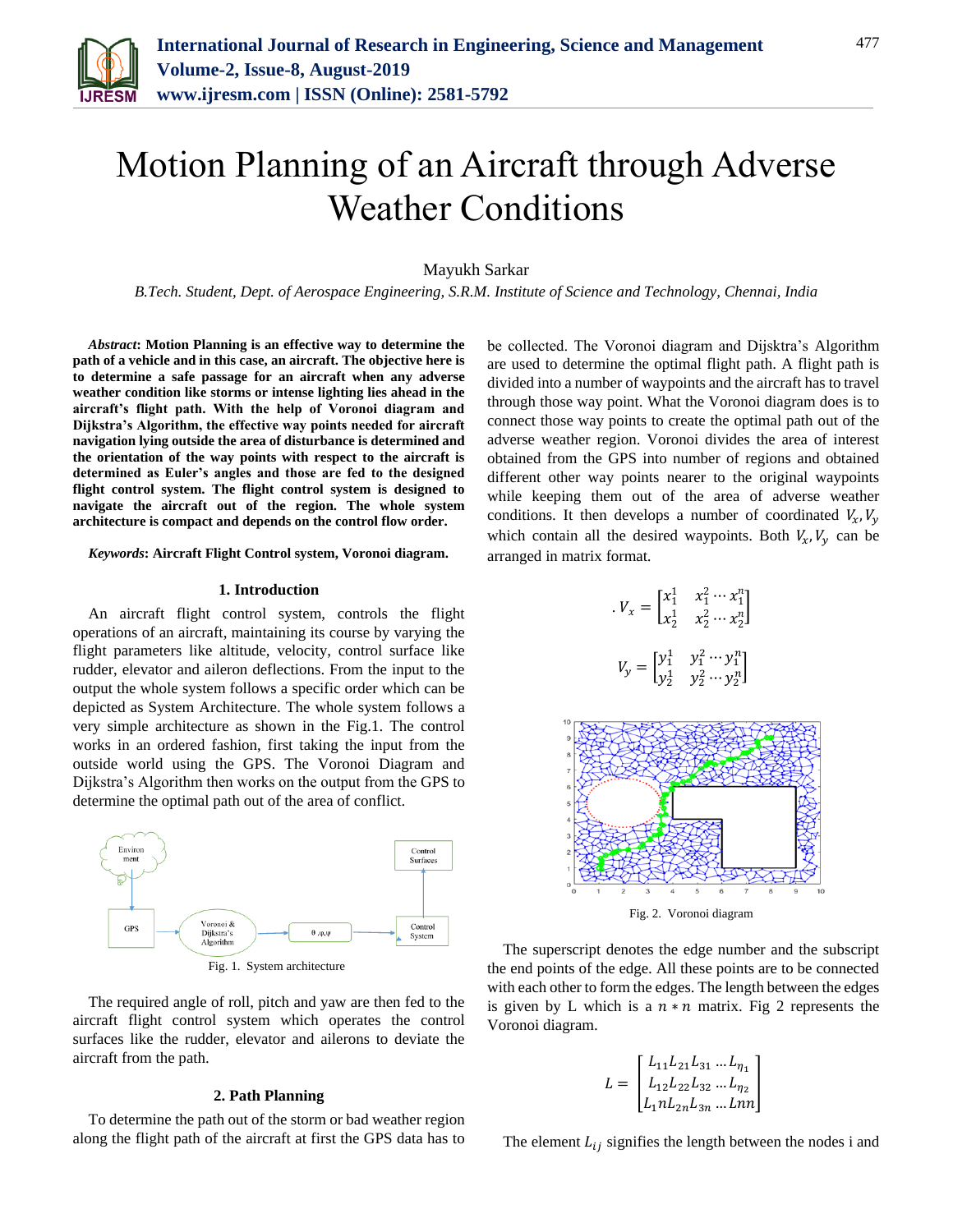

j. It is to be noted that  $L_{ij} = L_{ji}$  and  $L_{ii} = L_{jj} = 0$ . All the diagonal element will be zero. Once the nodes and edges are drawn the optimal distance and the required flight path can be determined. The edges and nodes falling inside the area of adverse weather are to be eliminated and the nodes, edges outside the area of conflict should be taken into account. This optimal path is to be decided by Dijkstra's algorithm. The figure below has a representation of the nodes and edges determined by the Voronoi diagram. Let us assume that the aircraft has to travel from node 1 to node 4 avoiding the areas under node 5,6,7,8. The two only possible ways are through node 1 2 3 4 and nodes 1 3 4. Out of this using Dijkstra's Algorithm the shortest will be selected. The structure is depicted in Fig. 3.



# **3. Aircraft Flight Control System**

The flight control system can be described in a top to down fashion starting with the outer structure. The inner loop contains four proportional integral (PI) controllers for pitch rate $(q)$ , pitch angle( $\theta$ ), yaw angle( $\varphi$ ), roll angle( $\psi$ ). These PI controllers are connected to a subsystem are connected to Non- Linear Actuators, which are in turn connected to a subsystem as shown in Fig. 4 along with the outer loop.

*A. Subsystem Block*



Fig. 4. Outer Structure

The subsystem of the flight control system mainly contains the aerodynamic block, a six degrees of freedom (6-DOF) block and a Euler Angles block. The whole layout of the Subsystem block is shown in Fig. 5. The inputs of the subsystem blocks come from the outer structure as the elevator and rudder deflection, rate of pitch (q). The Euler angle block essentially converts the Euler angles from radians to degrees, with the output roll(ψ), pitch(θ) and yaw(φ) angles in degrees. These roll, pitch and yaw angles along with the pitch rate (q) forms the outer loop of the outer structure. The Euler Angle Block is shown in Fig. 6.



Fig. 5. Subsystem Block



Fig. 6. Euler Angles Block

## *B. Aerodynamics Block*

The aerodynamics block consists of the aerodynamic data for the aircraft. It has three blocks; a Longitudinal Control, Lateral Control and an Atmospheric model. The aerodynamic block is represented in Fig. 7. The inputs of the aerodynamic blocks are the angles alpha, elevator deflection, pitch rate and velocity of the aircraft for the Longitudinal Control; beta, rudder, yaw rate, velocity for the Lateral Control. The atmospheric model used is a COESA model whose input is only the altitude (h) in order to get the atmospheric properties. The outputs of this Aerodynamic Block are the Lift (L), Moments(M), Yaw force (N) and forces along ZYX axes (Z, Y, X).



Fig. 7. Aerodynamics Block

## *C. Longitudinal and Lateral Control*

The longitudinal control essential uses three pre-lookup blocks which are aircraft specific to obtain the different aerodynamic coefficients. The inputs of the longitudinal block are the alpha, elevator properties, pitch rate and velocity of the aircraft. The wing  $span(S)$  and the chord $(C)$  length are also aircraft specific. All these parameters can be used to determine the coefficient of lift  $(C_L)$ , coefficient of drag  $(C_D)$ , coefficient of moment  $(C_M)$ . The Fig. 8 represents the Longitudinal block.